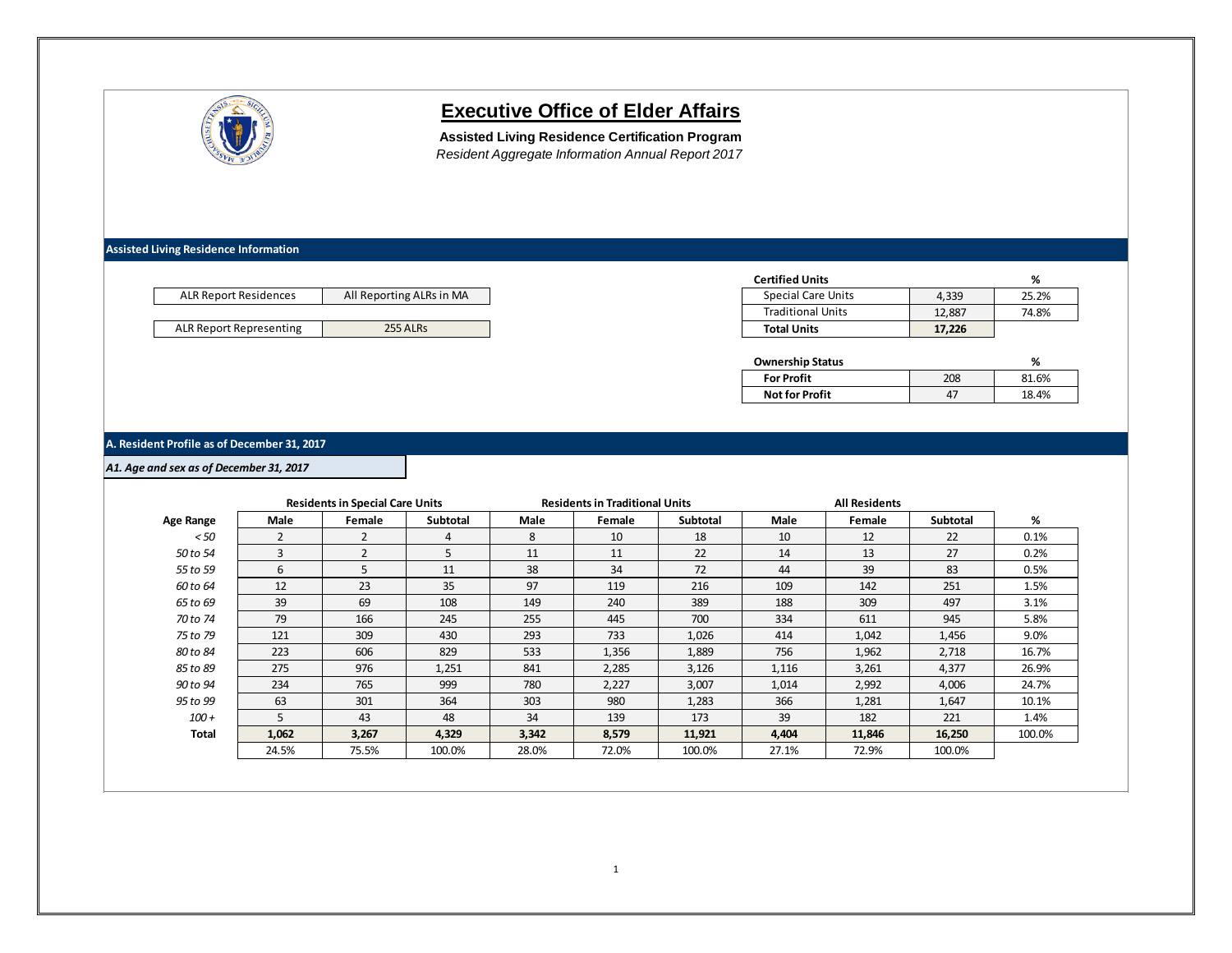| A2. Residents with a medical diagnosis of Alzheimer's Disease or related dementia as of December 31, 2017 |                     |                    |              |                   |  |
|-----------------------------------------------------------------------------------------------------------|---------------------|--------------------|--------------|-------------------|--|
|                                                                                                           | <b>Special Care</b> | <b>Traditional</b> | <b>Total</b> | % Total Residents |  |
| Alzheimer's or Related Dementia                                                                           | 4,012               | 3,272              | 7,284        | 44.8%             |  |

#### *A3. Residents receiving Self-Administered Medication Management (SAMM) / Limited Medication Administration (LMA) as of December 31, 2017*

|                            | <b>Special Care</b> | <b>Traditional</b> | <b>Total</b> | % Total Residents |
|----------------------------|---------------------|--------------------|--------------|-------------------|
| SAMM Only                  | 2,119               | 6.724              | 8,843        | 54.4%             |
| <b>LMA Only</b>            | 1,824               | 407                | 2,231        | 13.7%             |
| <b>Both SAMM &amp; LMA</b> | 270                 | 240                | 510          | 3.1%              |
| Neither SAMM nor LMA       | 116                 | 4,550              | 4,666        | 28.7%             |
| <b>Total</b>               | 4,329               | 11,921             | 16,250       | 100.0%            |

*A4. Residents receiving assistance with Activities of Daily Living (ADLs) as of December 31, 2017*

| <b>None</b>                           | 2,856  | 17.6% |
|---------------------------------------|--------|-------|
| Assistance with Bathing               | 10,798 | 66.4% |
| Assistance with Dressing / Undressing | 8.779  | 54.0% |
| Assistance with Grooming / Hygiene    | 7,231  | 44.5% |
| Assistance with Ambulation            | 3,992  | 24.6% |
| Assistance with Eating                | 1,649  | 10.1% |
| Assistance with Toiletina             | 5.093  | 31.3% |

|                           | # Residents | % Total |
|---------------------------|-------------|---------|
| None                      | 2,856       | 17.6%   |
| Assistance with Bathing   | 10,798      | 66.4%   |
| th Dressing / Undressing  | 8,779       | 54.0%   |
| with Grooming / Hygiene   | 7,231       | 44.5%   |
| istance with Ambulation   | 3,992       | 24.6%   |
| Assistance with Eating    | 1,649       | 10.1%   |
| Assistance with Toileting | 5.093       | 31.3%   |

## *A5. Residents grouped by number of ADLs as of December 31, 2017*

|                | # Residents | % Residents |
|----------------|-------------|-------------|
| ŋ              | 3,559       | 21.9%       |
| $\mathbf{1}$   | 2,586       | 15.9%       |
| $\overline{2}$ | 2,372       | 14.6%       |
| 3              | 2,588       | 15.9%       |
| $\overline{4}$ | 2,277       | 14.0%       |
| 5              | 1,570       | 9.7%        |
| 6              | 1,298       | 8.0%        |
| Total          | 16,250      | 100.0%      |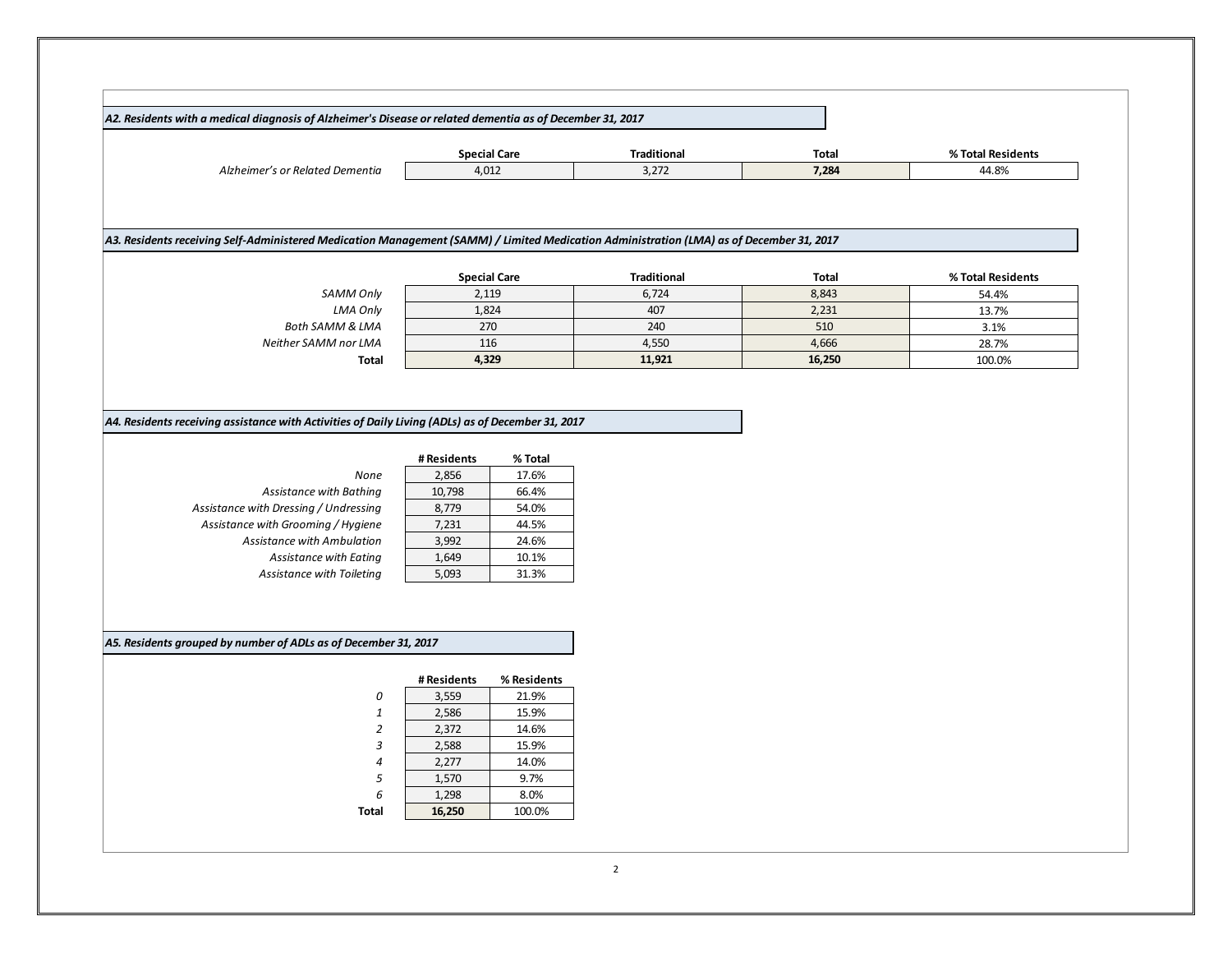#### *A6. Residents enrolled in GAFC, SSI-G and/or Section 8 as of December 31, 2017*

**Group Adult Foster Care (GAFC) Senior Care Options (SCO)** *Program of the All-Inclusive Care of the Elderly (PACE)* **One Care SSI-G Benefit Section 8 Housing Choice Voucher Subsidy Total 2,377** 14.6%

| # Residents | % Residents |
|-------------|-------------|
| 526         | 3.2%        |
| 395         | 2.4%        |
| 996         | 6.1%        |
| 12          | 0.1%        |
| 265         | 1.6%        |
| 183         | 1.1%        |
| 2,377       | 14.6%       |

*A7. Special care residences (SCRs) and daycare programs*

| Does your SCR have a daycare program?                                                 |
|---------------------------------------------------------------------------------------|
| Does your SCR offer daycare services to non-residents?                                |
| Does your non-resident daycare program operate in a separate section of the building? |

|                                                        | "No" | %     | "Yes" | %     |
|--------------------------------------------------------|------|-------|-------|-------|
| Does your SCR have a daycare program?                  | 227  | 89.0% | 28    | 11.0% |
| Does your SCR offer daycare services to non-residents? | 242  | 94.9% |       | 5.1%  |
| program operate in a separate section of the building? | 253  | 99.2% |       | 0.8%  |

## **B. Resident Census for Calendar Year 2017 (January 1, 2017 to December 31, 2017)**

|                        | Jan    | Feb                                   | Mar    | Apr         | May    | June       |
|------------------------|--------|---------------------------------------|--------|-------------|--------|------------|
| <b>Resident Census</b> | 15,763 | 15,764                                | 15,728 | 15,711      | 15,952 | 16,011     |
| <b>Unit Occupancy</b>  | 14,742 | 14,717                                | 14,711 | 14,720      | 14,870 | 14,892     |
|                        |        |                                       |        |             |        |            |
|                        | Jul    | Aug                                   | Sep    | <b>Oct</b>  | Nov    | <b>Dec</b> |
| <b>Resident Census</b> | 16,089 | 16,173                                | 16,282 | 16,298      | 16,403 | 16,452     |
| Unit Occupancy         | 15,000 | 15,053                                | 15,178 | 15,179      | 15,257 | 15,352     |
|                        |        | <b>Average Monthly Resident Count</b> |        | #<br>16,052 |        |            |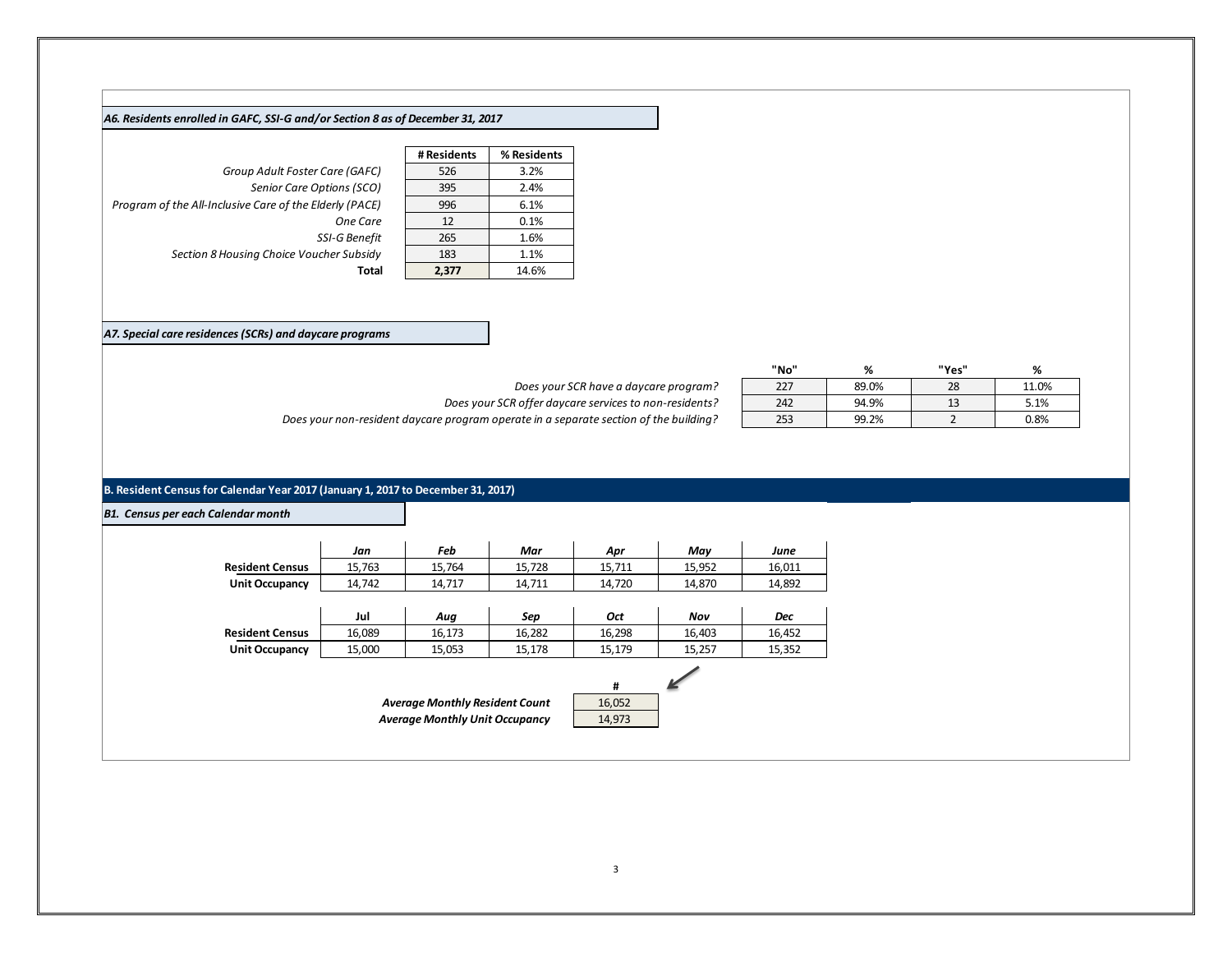#### *B2. Major reason for move-outs in calendar year 2017 (enter one per move-out)*

|                                                     | .     | ,,,,,,,,,,,,, | , ,,,,,,,,,,,, |
|-----------------------------------------------------|-------|---------------|----------------|
| Death                                               | 2,380 | 32.6%         | 1,79           |
| Moved to SNF or Other Higher Level of Care          | 2,664 | 36.5%         |                |
| Financial / Non-Payment                             | 348   | 4.8%          |                |
| Respite Stay Concluded                              | 700   | 9.6%          |                |
| Moved to Another ALR in MA                          | 453   | 6.2%          |                |
| Moved Out of State (Regardless of New Setting Type) | 227   | 3.1%          |                |
| Returned Home or to Other Independent Living        | 416   | 5.7%          |                |
| Other                                               | 106   | 1.3%          |                |
| Total                                               | 7.294 | 100.0%        |                |

| <b>Unanticipate</b> |
|---------------------|
| 585                 |
|                     |
|                     |
|                     |
|                     |
|                     |
|                     |
|                     |
|                     |
|                     |

# **# Residents % Residents** *Anticipated Deaths Unanticipated Deaths*

| unanticipatea vea |  |
|-------------------|--|
|                   |  |

## *B3. Length of residency of move-outs in calendar year 2017*

|             | # Move Outs | % Move Outs |             |                                  | <b>Length of Stay Brackets</b> |
|-------------|-------------|-------------|-------------|----------------------------------|--------------------------------|
| <3 Months   | 1,360       | 18.6%       |             |                                  |                                |
| 3-5 Months  | 673         | 9.2%        |             | # Totals                         | %                              |
| 6-8 Months  | 543         | 7.4%        | $<$ 1 Year  | 3,162                            | 43.4%                          |
| 9-11 Months | 586         | 8.0%        | 1-5 Years   | 3,432                            | 47.1%                          |
| 1-2 Years   | 1,373       | 18.8%       | 5-10 Years  | 601                              | 8.2%                           |
| 2-3 Years   | 1,042       | 14.3%       | $10+Years$  | 99                               | 1.4%                           |
| 3-4 Years   | 663         | 9.1%        |             |                                  |                                |
| 4-5 Years   | 354         | 4.9%        |             |                                  |                                |
| 5-6 Years   | 238         | 3.3%        |             |                                  |                                |
| 6-7 Years   | 170         | 2.3%        |             | <b>Average Length of Residen</b> |                                |
| 7-8 Years   | 88          | 1.2%        |             |                                  |                                |
| 8-9 Years   | 68          | $0.9\%$     | Unit: Years | 2.47                             |                                |
| 9-10 Years  | 37          | 0.5%        |             |                                  |                                |
| 10-15 Years | 85          | 1.2%        |             |                                  |                                |
| 15+ Years   | 14          | 0.2%        |             |                                  |                                |
| Total       | 7,294       | 100.0%      |             |                                  |                                |

## *Length of Stay Brackets*

|          | # Totals | ‰     |
|----------|----------|-------|
| : 1 Year | 3,162    | 43.4% |
| 5 Years  | 3,432    | 47.1% |
| 0 Years  | 601      | 8.2%  |
| + Years  | 99       | 1.4%  |

*Average Length of Residency*